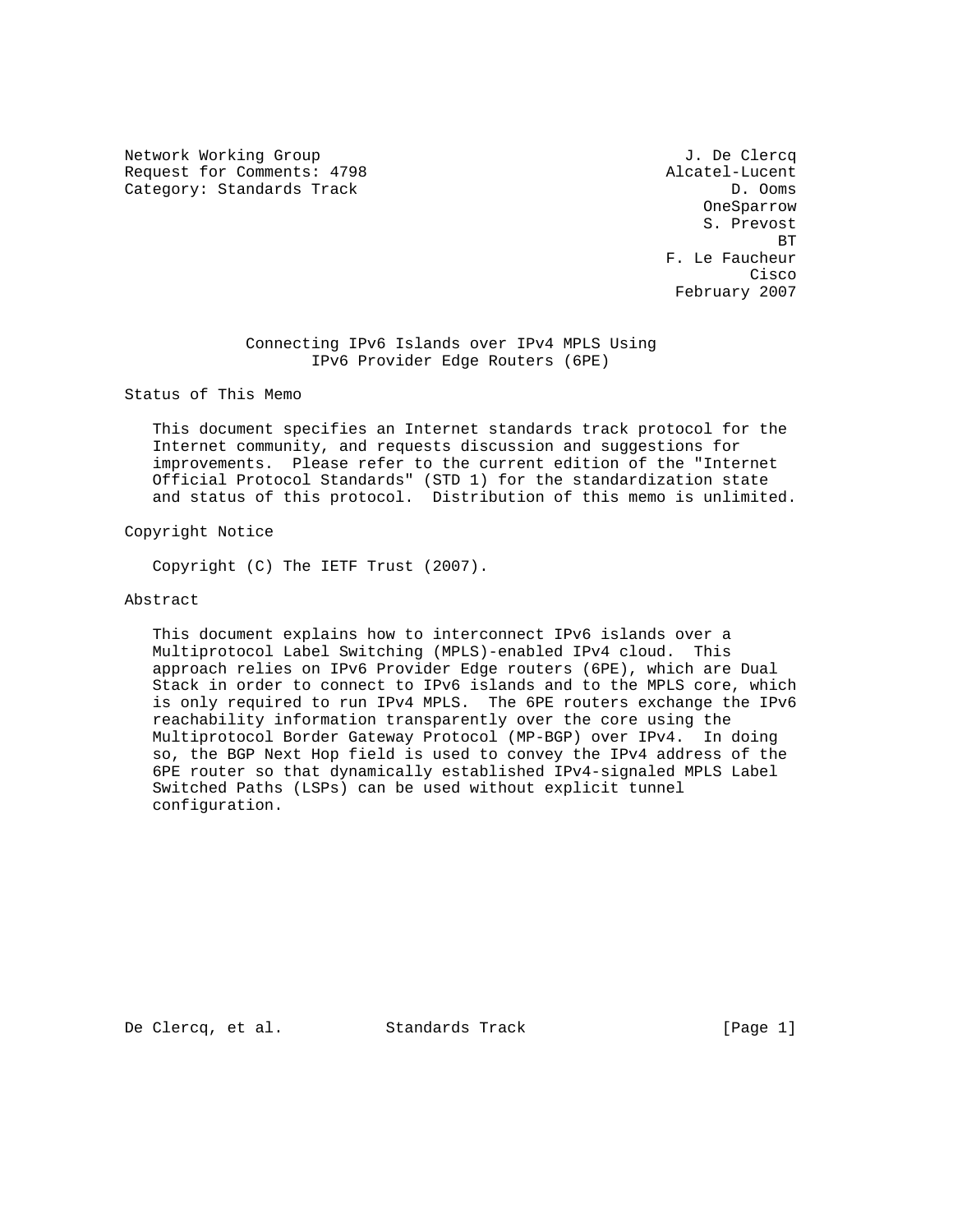Table of Contents

| 3. Transport over IPv4-signaled LSPs and IPv6 Label Binding 5 |
|---------------------------------------------------------------|
| 4. Crossing Multiple IPv4 Autonomous Systems 7                |
|                                                               |
|                                                               |
|                                                               |
|                                                               |
|                                                               |

# 1. Introduction

 There are several approaches for providing IPv6 connectivity over an MPLS core network [RFC4029] including (i) requiring that MPLS networks support setting up IPv6-signaled Label Switched Paths (LSPs) and establish IPv6 connectivity by using those LSPs, (ii) use configured tunneling over IPv4-signaled LSPs, or (iii) use the IPv6 Provider Edge (6PE) approach defined in this document.

 The 6PE approach is required as an alternative to the use of standard tunnels. It provides a solution for an MPLS environment where all tunnels are established dynamically, thereby addressing environments where the effort to configure and maintain explicitly configured tunnels is not acceptable.

 This document specifies operations of the 6PE approach for interconnection of IPv6 islands over an IPv4 MPLS cloud. The approach requires that the edge routers connected to IPv6 islands be Dual Stack Multiprotocol-BGP-speaking routers [RFC4760], while the core routers are only required to run IPv4 MPLS. The approach uses MP-BGP over IPv4, relies on identification of the 6PE routers by their IPv4 address, and uses IPv4-signaled MPLS LSPs that do not require any explicit tunnel configuration.

 Throughout this document, the terminology of [RFC2460] and [RFC4364] is used.

 In this document an 'IPv6 island' is a network running native IPv6 as per [RFC2460]. A typical example of an IPv6 island would be a customer's IPv6 site connected via its IPv6 Customer Edge (CE) router to one (or more) Dual Stack Provider Edge router(s) of a Service Provider. These IPv6 Provider Edge routers (6PE) are connected to an IPv4 MPLS core network.

De Clercq, et al. Standards Track [Page 2]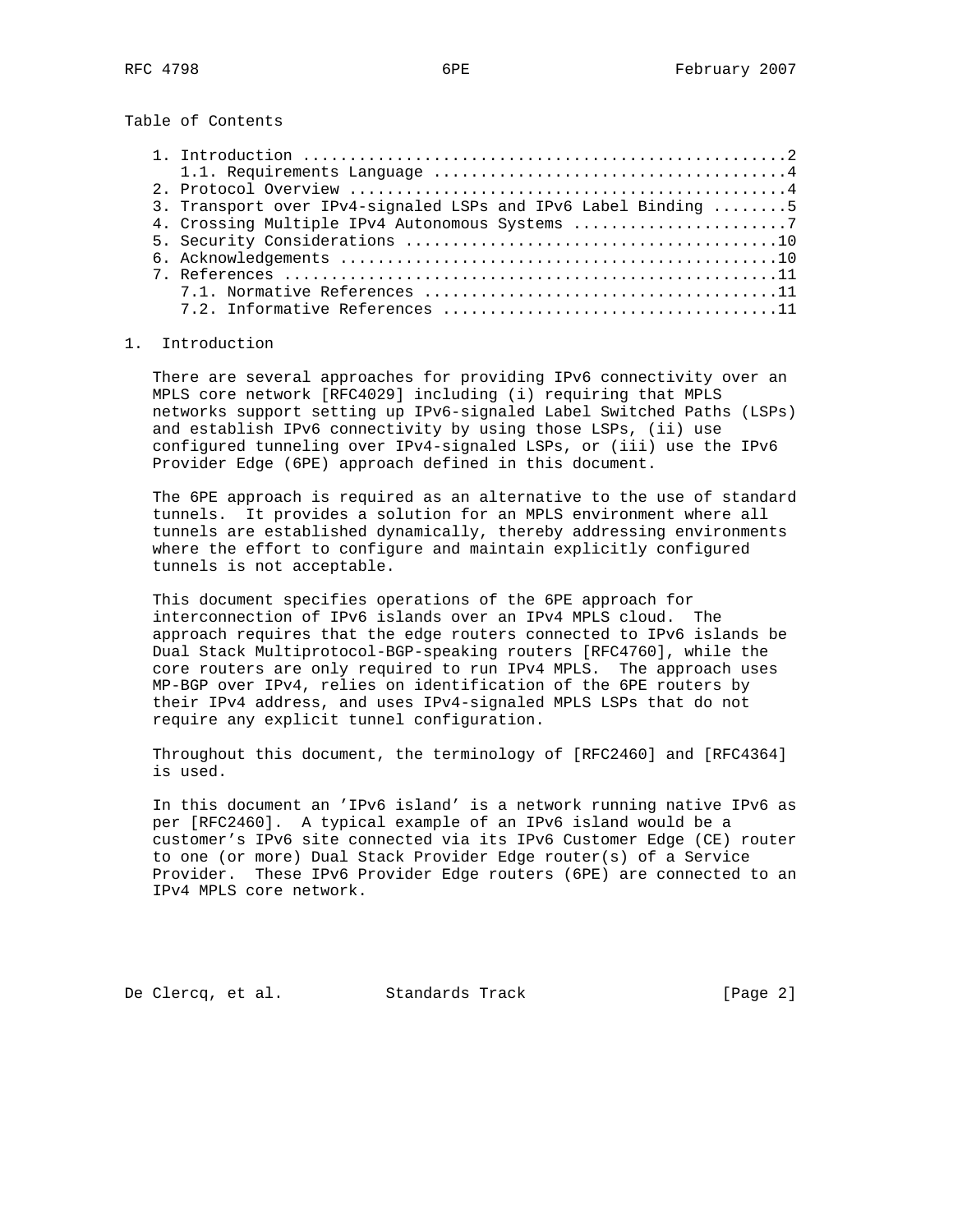

#### Figure 1

 The interconnection method described in this document typically applies to an Internet Service Provider (ISP) that has an IPv4 MPLS network, that is familiar with BGP (possibly already offering BGP/MPLS VPN services), and that wants to offer IPv6 services to some of its customers. However, the ISP may not (yet) want to upgrade its network core to IPv6, nor use only IPv6-over-IPv4 tunneling. With the 6PE approach described here, the provider only has to upgrade some Provider Edge (PE) routers to Dual Stack operations so that they behave as 6PE routers (and route reflectors if those are used for the exchange of IPv6 reachability among 6PE routers) while leaving the IPv4 MPLS core routers untouched. These 6PE routers provide connectivity to IPv6 islands. They may also provide other services simultaneously (IPv4 connectivity, IPv4 L3VPN services, L2VPN services, etc.). Also with the 6PE approach, no tunnels need to be explicitly configured, and no IPv4 headers need to be inserted in front of the IPv6 packets between the customer and provider edge.

 The ISP obtains IPv6 connectivity to its peers and upstreams using means outside of the scope of this document, and its 6PE routers readvertise it over the IPv4 MPLS core with MP-BGP.

 The interface between the edge router of the IPv6 island (Customer Edge (CE) router) and the 6PE router is a native IPv6 interface which can be physical or logical. A routing protocol (IGP or EGP) may run between the CE router and the 6PE router for the distribution of IPv6 reachability information. Alternatively, static routes and/or a default route may be used on the 6PE router and the CE router to control reachability. An IPv6 island may connect to the provider network over more than one interface.

 The 6PE approach described in this document can be used for customers that already have an IPv4 service from the network provider and additionally require an IPv6 service, as well as for customers that require only IPv6 connectivity.

De Clercq, et al. Standards Track [Page 3]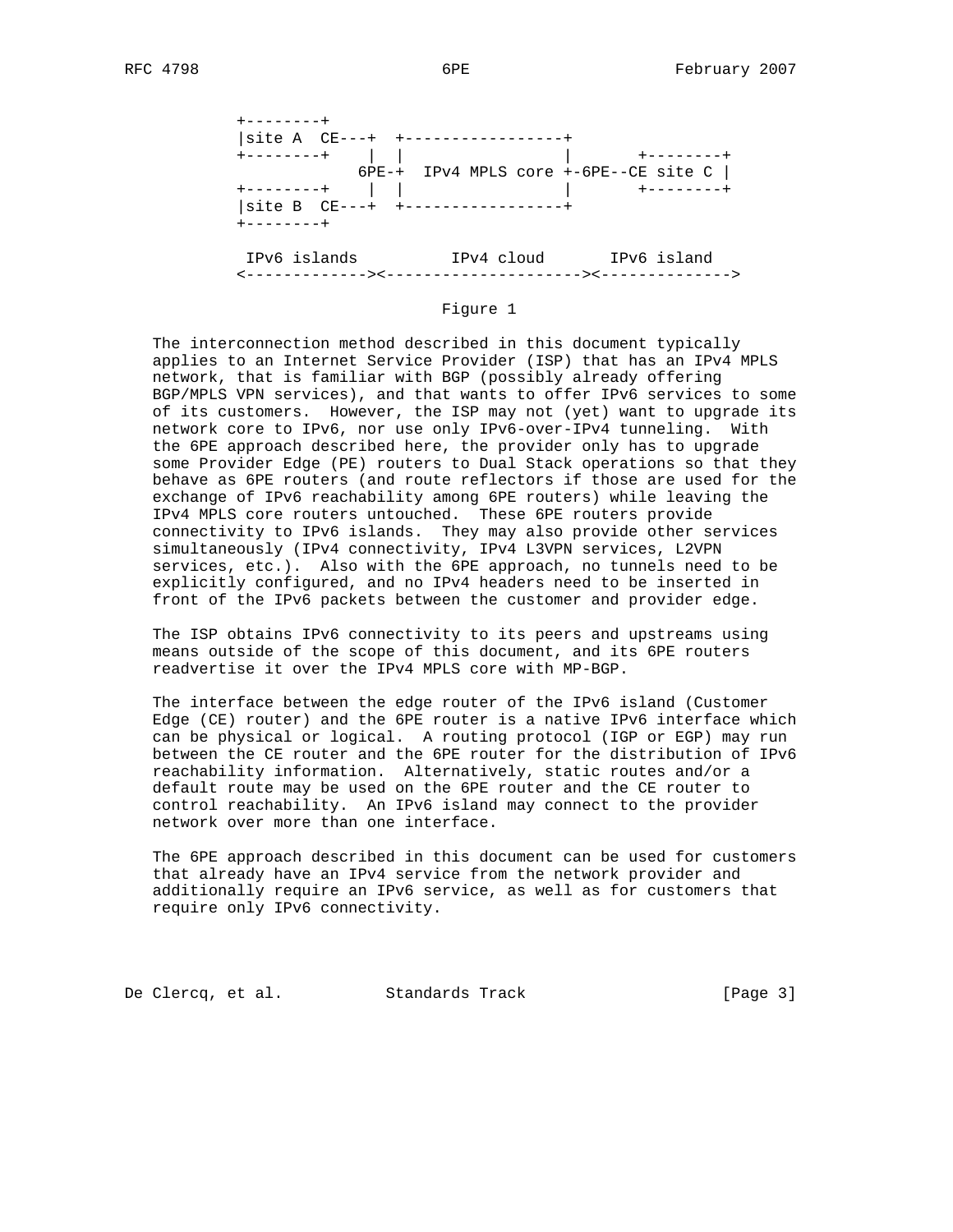The scenario is also described in [RFC4029].

 Note that the 6PE approach specified in this document provides global IPv6 reachability. Support of IPv6 VPNs is not within the scope of this document and is addressed in [RFC4659].

 Deployment of the 6PE approach over an existing IPv4 MPLS cloud does not require an introduction of new mechanisms in the core (other than potentially those described at the end of Section 3 for dealing with dynamic MTU discovery). Configuration and operations of the 6PE approach have a lot of similarities with the configuration and operations of an IPv4 VPN service ([RFC4364]) or IPv6 VPN service ([RFC4659]) over an IPv4 MPLS core because they all use MP-BGP to distribute non-IPv4 reachability information for transport over an IPv4 MPLS Core. However, the configuration and operations of the 6PE approach is somewhat simpler, since it does not involve all the VPN concepts such as Virtual Routing and Forwarding (VRFs) tables.

#### 1.1. Requirements Language

 The key words "MUST", "MUST NOT", "REQUIRED", "SHALL", "SHALL NOT", "SHOULD", "SHOULD NOT", "RECOMMENDED", "MAY", and "OPTIONAL" in this document are to be interpreted as described in RFC 2119 [RFC2119].

2. Protocol Overview

 Each IPv6 site is connected to at least one Provider Edge router that is located on the border of the IPv4 MPLS cloud. We call such a router a 6PE router. The 6PE router MUST be dual stack IPv4 and IPv6. The 6PE router MUST be configured with at least one IPv4 address on the IPv4 side and at least one IPv6 address on the IPv6 side. The configured IPv4 address needs to be routable in the IPv4 cloud, and there needs to be a label bound via an IPv4 label distribution protocol to this IPv4 route.

 As a result of this, every considered 6PE router knows which MPLS label to use to send packets to any other 6PE router. Note that an MPLS network offering BGP/MPLS IP VPN services already fulfills these requirements.

No extra routes need to be injected in the IPv4 cloud.

 We call the 6PE router receiving IPv6 packets from an IPv6 site an ingress 6PE router (relative to these IPv6 packets). We call a 6PE router forwarding IPv6 packets to an IPv6 site an egress 6PE router (relative to these IPv6 packets).

De Clercq, et al. Standards Track [Page 4]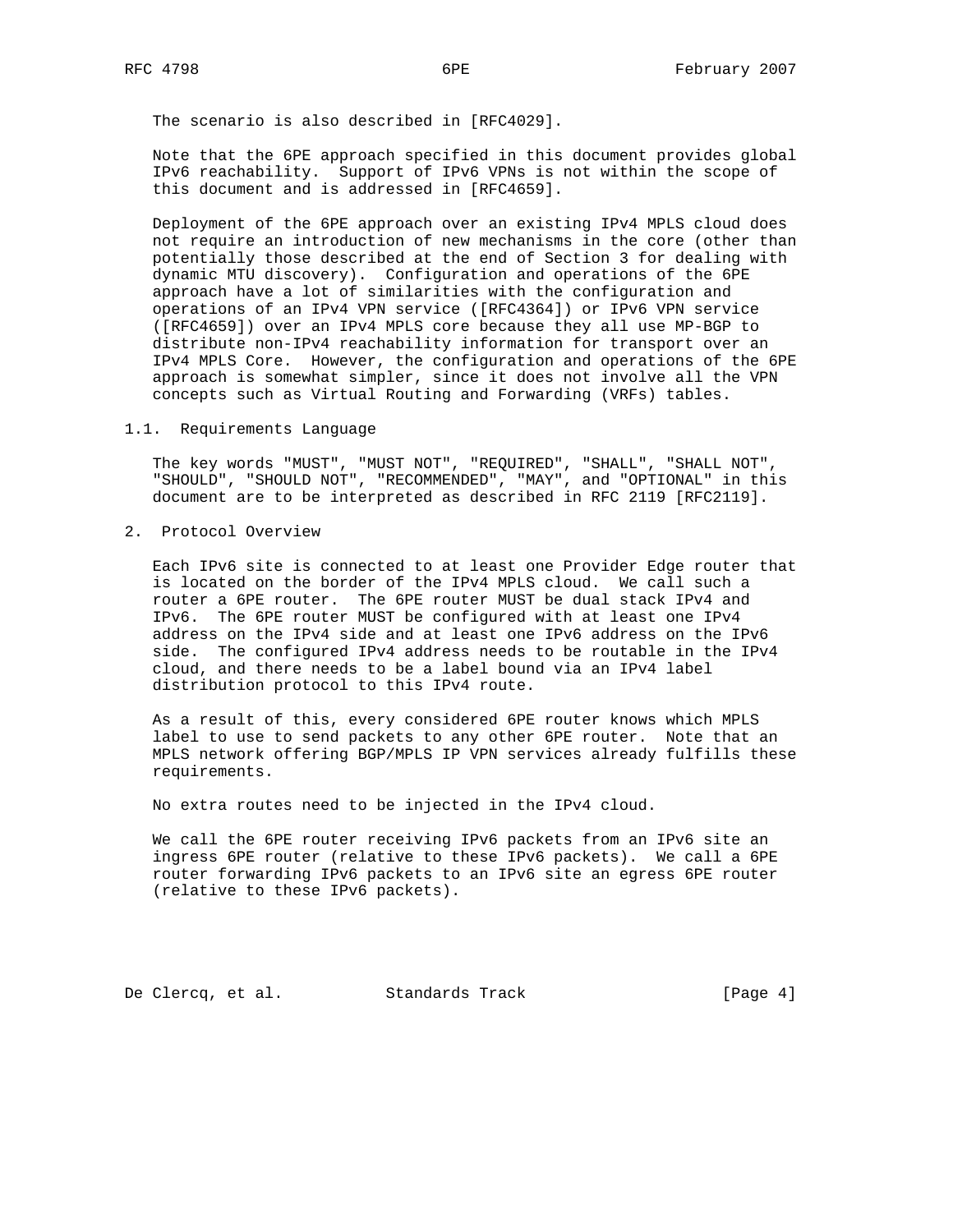Interconnecting IPv6 islands over an IPv4 MPLS cloud takes place through the following steps:

 1. Exchange IPv6 reachability information among 6PE routers with MP- BGP [RFC2545]:

 The 6PE routers MUST exchange the IPv6 prefixes over MP-BGP sessions as per [RFC2545] running over IPv4. The MP-BGP Address Family Identifier (AFI) used MUST be IPv6 (value 2). In doing so, the 6PE routers convey their IPv4 address as the BGP Next Hop for the advertised IPv6 prefixes. The IPv4 address of the egress 6PE router MUST be encoded as an IPv4-mapped IPv6 address in the BGP Next Hop field. This encoding is consistent with the definition of an IPv4-mapped IPv6 address in [RFC4291] as an "address type used to represent the address of IPv4 nodes as IPv6 addresses". In addition, the 6PE MUST bind a label to the IPv6 prefix as per [RFC3107]. The Subsequence Address Family Identifier (SAFI) used in MP-BGP MUST be the "label" SAFI (value 4) as defined in [RFC3107]. Rationale for this and label allocation policies are discussed in Section 3.

 2. Transport IPv6 packets from the ingress 6PE router to the egress 6PE router over IPv4-signaled LSPs:

 The ingress 6PE router MUST forward IPv6 data over the IPv4 signaled LSP towards the egress 6PE router identified by the IPv4 address advertised in the IPv4-mapped IPv6 address of the BGP Next Hop for the corresponding IPv6 prefix.

 As required by the BGP specification [RFC4271], PE routers form a full peering mesh unless Route Reflectors are used.

3. Transport over IPv4-signaled LSPs and IPv6 Label Binding

 In this approach, the IPv4-mapped IPv6 addresses allow a 6PE router that has to forward an IPv6 packet to automatically determine the IPv4-signaled LSP to use for a particular IPv6 destination by looking at the MP-BGP routing information.

 The IPv4-signaled LSPs can be established using any existing technique for label setup [RFC3031] (LDP, RSVP-TE, etc.).

 To ensure interoperability among systems that implement the 6PE approach described in this document, all such systems MUST support tunneling using IPv4-signaled MPLS LSPs established by LDP [RFC3036].

 When tunneling IPv6 packets over the IPv4 MPLS backbone, rather than successively prepend an IPv4 header and then perform label imposition

De Clercq, et al. Standards Track [Page 5]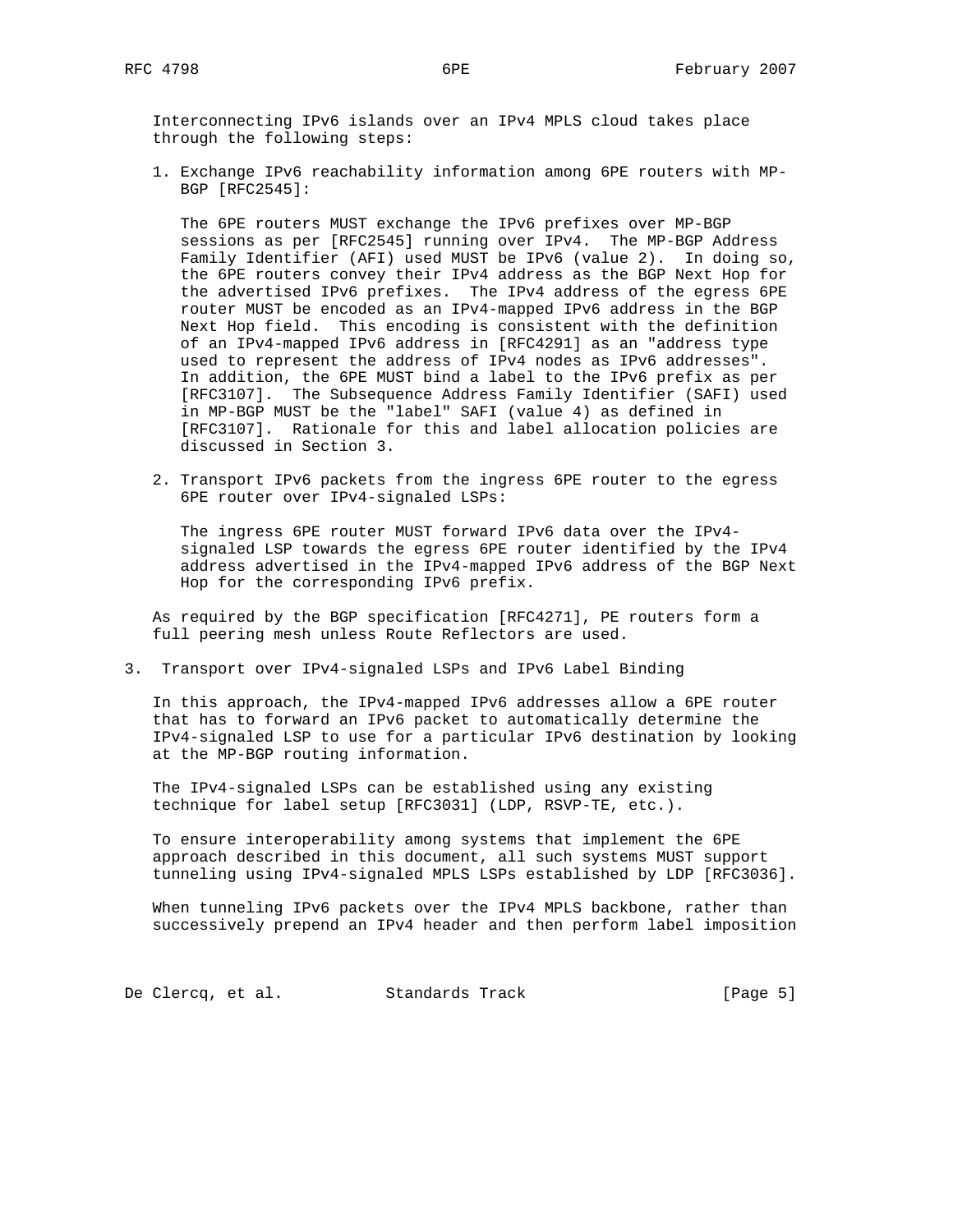based on the IPv4 header, the ingress 6PE Router MUST directly perform label imposition of the IPv6 header without prepending any IPv4 header. The (outer) label imposed MUST correspond to the IPv4 signaled LSP starting on the ingress 6PE Router and ending on the egress 6PE Router.

 While this approach could theoretically operate in some situations using a single level of labels, there are significant advantages in using a second level of labels that are bound to IPv6 prefixes via MP-BGP advertisements in accordance with [RFC3107].

 For instance, the use of a second level label allows Penultimate Hop Popping (PHP) on the IPv4 Label Switch Router (LSR) upstream of the egress 6PE router, without any IPv6 capabilities/upgrades on the penultimate router; this is because it still transmits MPLS packets even after the PHP (instead of having to transmit IPv6 packets and encapsulate them appropriately).

 Also, an existing IPv4-signaled LSP that is using "IPv4 Explicit NULL label" over the last hop (e.g., because that LSP is already being used to transport IPv4 traffic with the Pipe Diff-Serv Tunneling Model as defined in [RFC3270]) could not be used to carry IPv6 with a single label since the "IPv4 Explicit NULL label" cannot be used to carry native IPv6 traffic (see [RFC3032]), while it could be used to carry labeled IPv6 traffic (see [RFC4182]).

This is why a second label MUST be used with the 6PE approach.

 The label bound by MP-BGP to the IPv6 prefix indicates to the egress 6PE Router that the packet is an IPv6 packet. This label advertised by the egress 6PE Router with MP-BGP MAY be an arbitrary label value, which identifies an IPv6 routing context or outgoing interface to send the packet to, or MAY be the IPv6 Explicit Null Label. An ingress 6PE Router MUST be able to accept any such advertised label.

 [RFC2460] requires that every link in the IPv6 Internet have an MTU of 1280 octets or larger. Therefore, on MPLS links that are used for transport of IPv6, as per the 6PE approach, and that do not support link-specific fragmentation and reassembly, the MTU must be configured to at least 1280 octets plus the encapsulation overhead.

 Some IPv6 hosts might be sending packets larger than the MTU available in the IPv4 MPLS core and rely on Path MTU discovery to learn about those links. To simplify MTU discovery operations, one option is for the network administrator to engineer the MTU on the core facing interfaces of the ingress 6PE consistent with the core MTU. ICMP 'Packet Too Big' messages can then be sent back by the ingress 6PE without the corresponding packets ever entering the MPLS

De Clercq, et al. Standards Track [Page 6]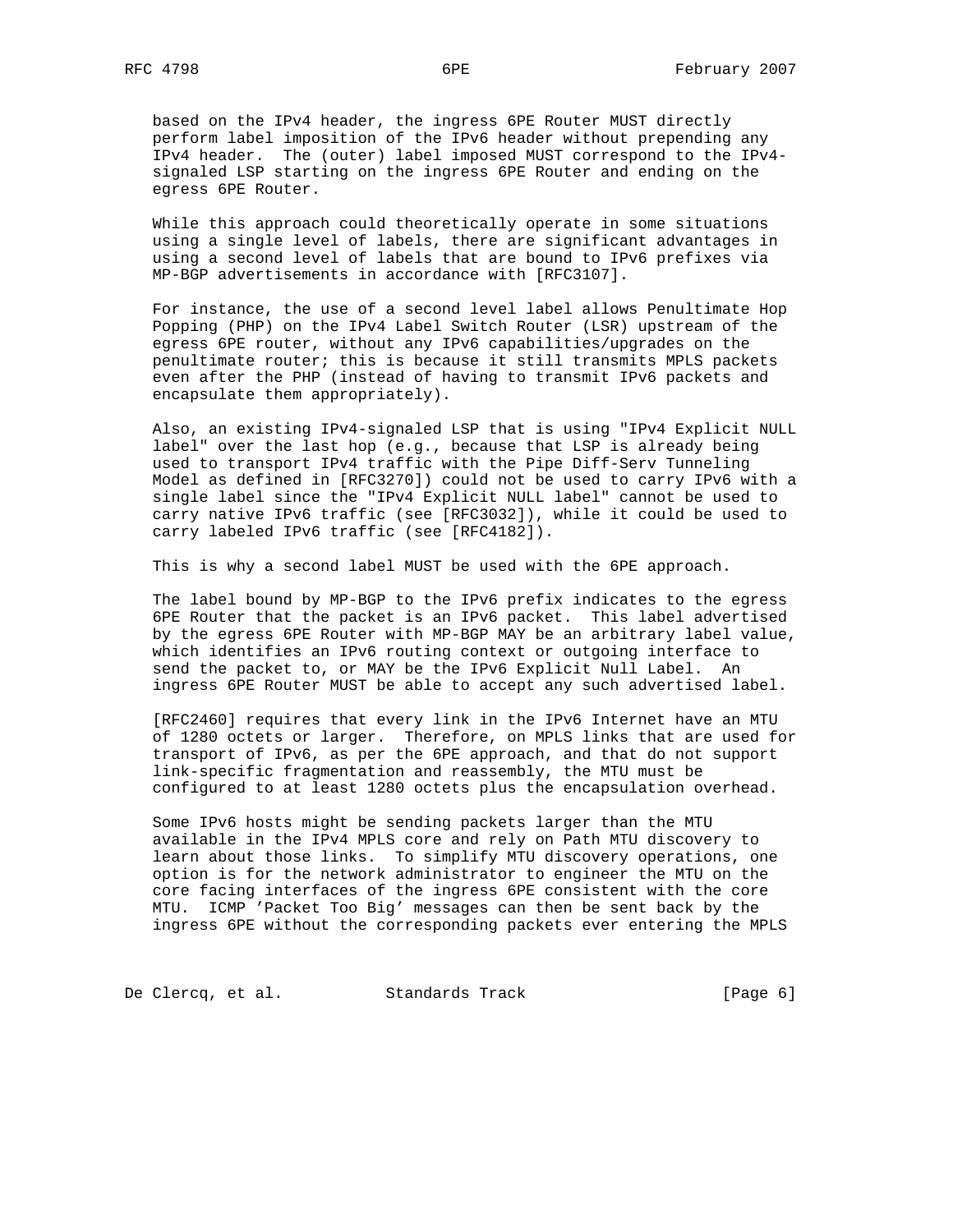core. Otherwise, routers in the IPv4 MPLS network have the option to generate an ICMP "Packet Too Big" message using mechanisms as described in Section 2.3.2, "Tunneling Private Addresses through a Public Backbone" of [RFC3032].

 Note that in the above case, should a core router with an outgoing link with an MTU smaller than 1280 receive an encapsulated IPv6 packet larger than 1280, then the mechanisms of [RFC3032] may result in the "Packet Too Big" message never reaching the sender. This is because, according to [RFC4443], the core router will build an ICMP "Packet Too Big" message filled with the invoking packet up to 1280 bytes, and when forwarding downstream towards the egress PE as per [RFC3032], the MTU of the outgoing link will cause the packet to be dropped. This may cause significant operational problems; the originator of the packets will notice that his data is not getting through, without knowing why and where they are discarded. This issue would only occur if the above recommendation (to configure MTU on MPLS links of at least 1280 octets plus encapsulation overhead) is not adhered to (perhaps by misconfiguration).

4. Crossing Multiple IPv4 Autonomous Systems

 This section discusses the case where two IPv6 islands are connected to different Autonomous Systems (ASes).

 Like in the case of multi-AS backbone operations for IPv4 VPNs described in Section 10 of [RFC4364], three main approaches can be distinguished:

a. eBGP redistribution of IPv6 routes from AS to neighboring AS

 This approach is the equivalent for exchange of IPv6 routes to procedure (a) described in Section 10 of [RFC4364] for the exchange of VPN-IPv4 routes.

 In this approach, the 6PE routers use IBGP (according to [RFC2545] and [RFC3107] and as described in this document for the single-AS situation) to redistribute labeled IPv6 routes either to an Autonomous System Border Router (ASBR) 6PE router, or to a route reflector of which an ASBR 6PE router is a client. The ASBR then uses eBGP to redistribute the (non-labeled) IPv6 routes to an ASBR in another AS, which in turn distributes them to the 6PE routers in that AS as described earlier in this specification, or perhaps to another ASBR, which in turn distributes them etc.

De Clercq, et al. Standards Track [Page 7]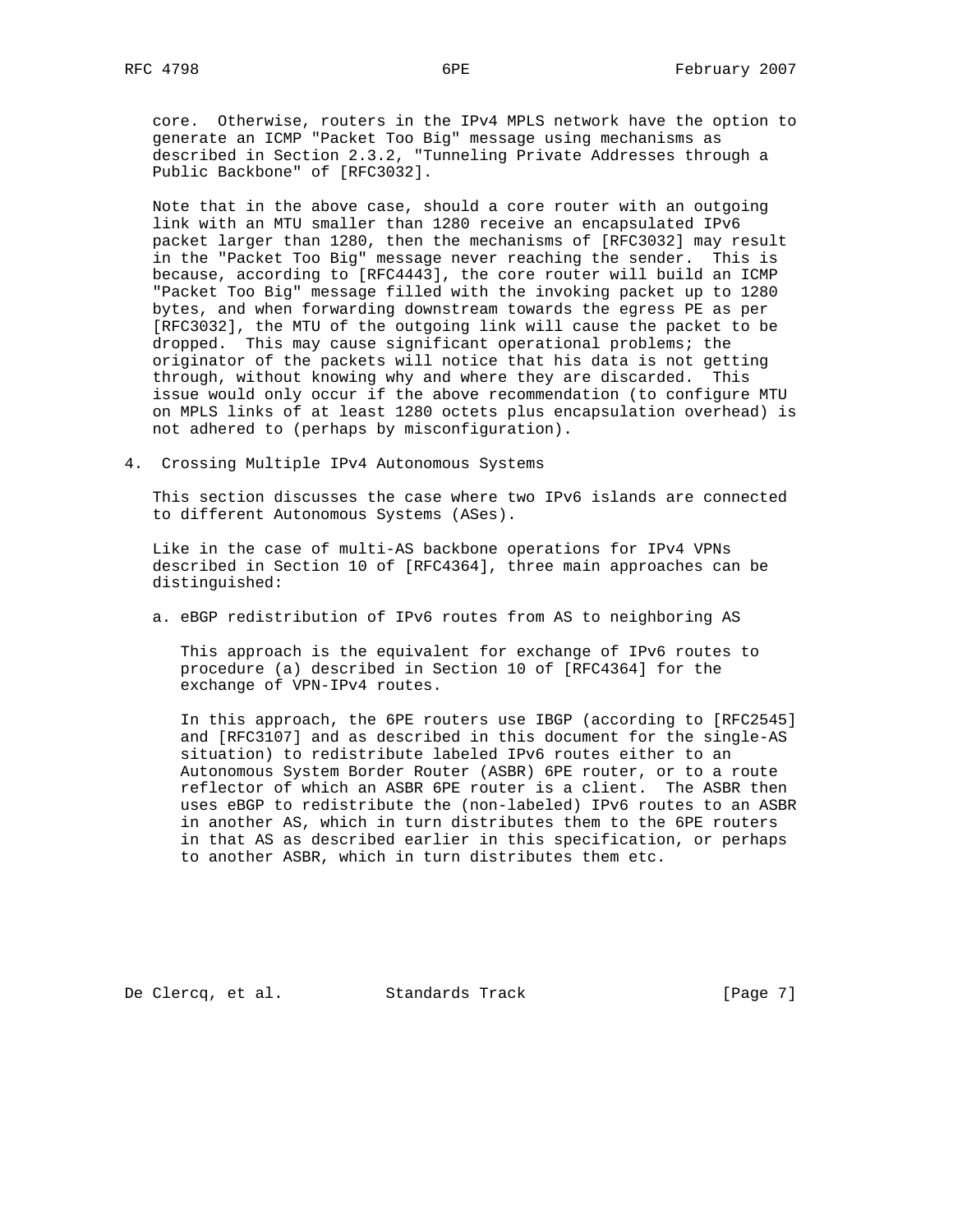There may be one, or multiple, ASBR interconnection(s) across any two ASes. IPv6 needs to be activated on the inter-ASBR links and each ASBR 6PE router has at least one IPv6 address on the interface to that link.

 No inter-AS LSPs are used. There is effectively a separate mesh of LSPs across the 6PE routers within each AS.

 In this approach, the ASBR exchanging IPv6 routes may peer over IPv6 or IPv4. The exchange of IPv6 routes MUST be carried out as per [RFC2545].

 Note that the peering ASBR in the neighboring AS to which the IPv6 routes were distributed with eBGP, should in its turn redistribute these routes to the 6PEs in its AS using IBGP and encoding its own IPv4 address as the IPv4-mapped IPv6 BGP Next Hop.

 b. eBGP redistribution of labeled IPv6 routes from AS to neighboring AS

 This approach is the equivalent for exchange of IPv6 routes to procedure (b) described in Section 10 of [RFC4364] for the exchange of VPN-IPv4 routes.

 In this approach, the 6PE routers use IBGP (as described earlier in this document for the single-AS situation) to redistribute labeled IPv6 routes either to an Autonomous System Border Router (ASBR) 6PE router, or to a route reflector of which an ASBR 6PE router is a client. The ASBR then uses eBGP to redistribute the labeled IPv6 routes to an ASBR in another AS, which in turn distributes them to the 6PE routers in that AS as described earlier in this specification, or perhaps to another ASBR, which in turn distributes them, etc.

 There may be one, or multiple, ASBR interconnection(s) across any two ASes. IPv6 may or may not be activated on the inter-ASBR links.

 This approach requires that there be label switched paths established across ASes. Hence the corresponding considerations described for procedure (b) in Section 10 of [RFC4364] apply equally to this approach for IPv6.

 In this approach, the ASBR exchanging IPv6 routes may peer over IPv4 or IPv6 (in which case IPv6 obviously needs to be activated on the inter-ASBR link). When peering over IPv6, the exchange of labeled IPv6 routes MUST be carried out as per [RFC2545] and [RFC3107]. When peering over IPv4, the exchange of labeled IPv6

De Clercq, et al. Standards Track [Page 8]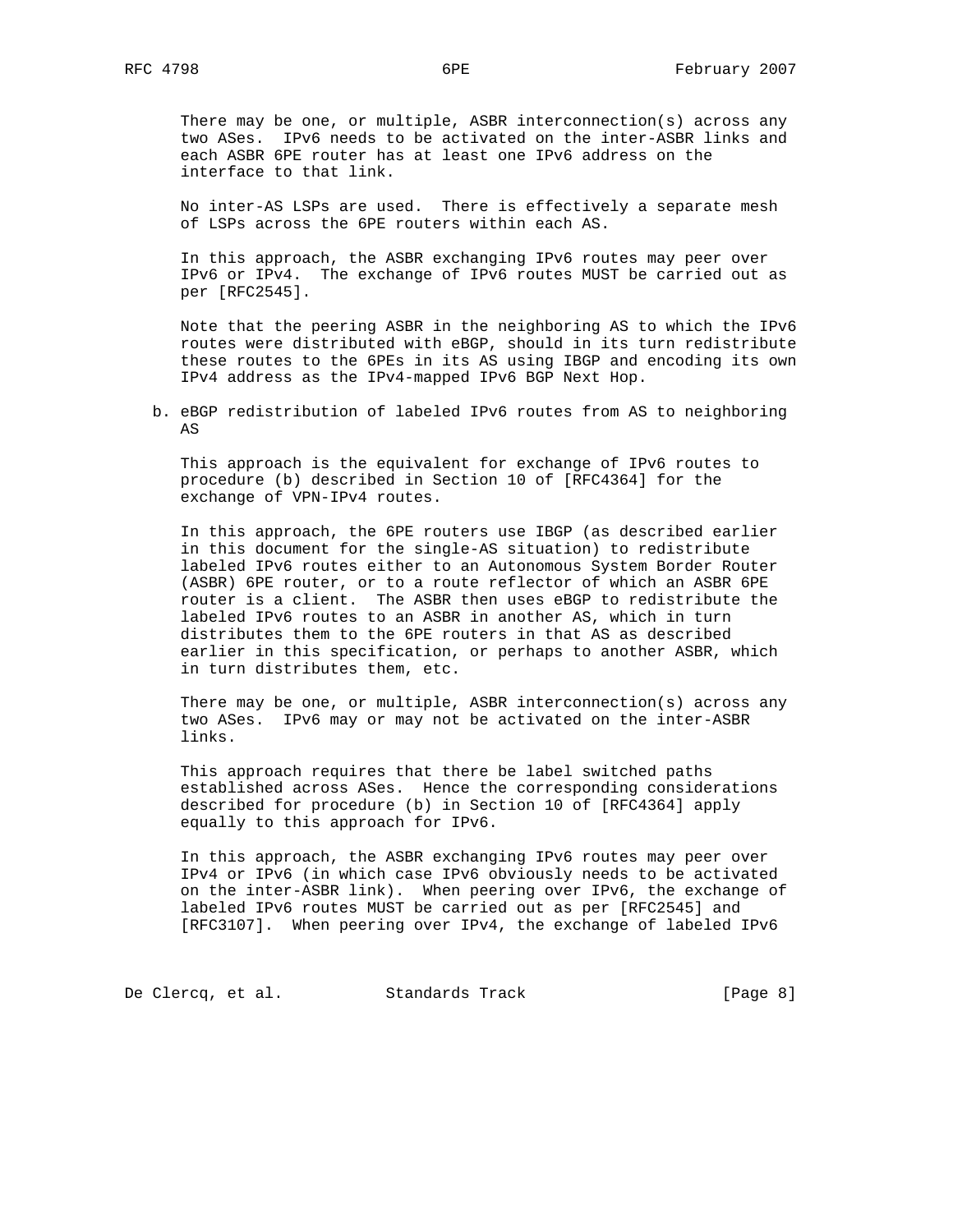routes MUST be carried out as per [RFC2545] and [RFC3107] with encoding of the IPv4 address of the ASBR as an IPv4-mapped IPv6 address in the BGP Next Hop field.

 c. Multi-hop eBGP redistribution of labeled IPv6 routes between source and destination ASes, with eBGP redistribution of labeled IPv4 routes from AS to neighboring AS.

 This approach is the equivalent for exchange of IPv6 routes to procedure (c) described in Section 10 of [RFC4364] for exchange of VPN-IPv4 routes.

 In this approach, IPv6 routes are neither maintained nor distributed by the ASBR routers. The ASBR routers need not be dual stack, but may be IPv4/MPLS-only routers. An ASBR needs to maintain labeled IPv4 /32 routes to the 6PE routers within its AS. It uses eBGP to distribute these routes to other ASes. ASBRs in any transit ASes will also have to use eBGP to pass along the labeled IPv4 /32 routes. This results in the creation of an IPv4 label switched path from the ingress 6PE router to the egress 6PE router. Now 6PE routers in different ASes can establish multi-hop eBGP connections to each other over IPv4, and can exchange labeled IPv6 routes (with an IPv4-mapped IPv6 BGP Next Hop) over those connections.

IPv6 need not be activated on the inter-ASBR links.

 The considerations described for procedure (c) in Section 10 of [RFC4364] with respect to possible use of multi-hop eBGP connections via route-reflectors in different ASes, as well as with respect to the use of a third label in case the IPv4 /32 routes for the PE routers are NOT made known to the P routers, apply equally to this approach for IPv6.

 This approach requires that there be IPv4 label switched paths established across the ASes leading from a packet's ingress 6PE router to its egress 6PE router. Hence the considerations described for procedure (c) in Section 10 of [RFC4364], with respect to LSPs spanning multiple ASes, apply equally to this approach for IPv6.

 Note also that the exchange of IPv6 routes can only start after BGP has created IPv4 connectivity between the ASes.

De Clercq, et al. Standards Track [Page 9]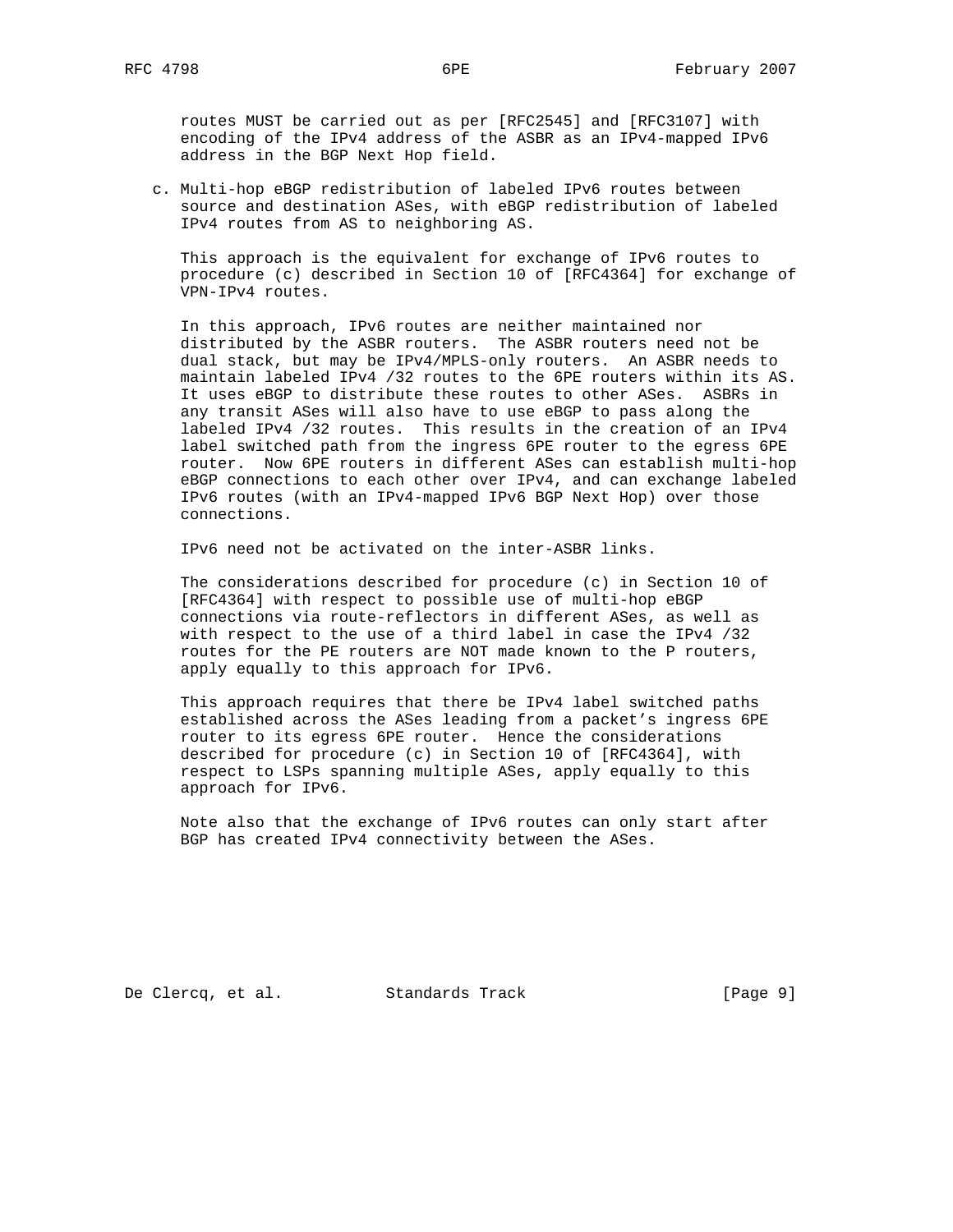### 5. Security Considerations

 The extensions defined in this document allow BGP to propagate reachability information about IPv6 routes over an MPLS IPv4 core network. As such, no new security issues are raised beyond those that already exist in BGP-4 and use of MP-BGP for IPv6.

 The security features of BGP and corresponding security policy defined in the ISP domain are applicable.

 For the inter-AS distribution of IPv6 routes according to case (a) of Section 4 of this document, no new security issues are raised beyond those that already exist in the use of eBGP for IPv6 [RFC2545].

 For the inter-AS distribution of IPv6 routes according to case (b) and (c) of Section 4 of this document, the procedures require that there be label switched paths established across the AS boundaries. Hence the appropriate trust relationships must exist between and among the set of ASes along the path. Care must be taken to avoid "label spoofing". To this end an ASBR 6PE SHOULD only accept labeled packets from its peer ASBR 6PE if the topmost label is a label that it has explicitly signaled to that peer ASBR 6PE.

 Note that for the inter-AS distribution of IPv6 routes, according to case (c) of Section 4 of this document, label spoofing may be more difficult to prevent. Indeed, the MPLS label distributed with the IPv6 routes via multi-hop eBGP is directly sent from the egress 6PE to ingress 6PEs in another AS (or through route reflectors). This label is advertised transparently through the AS boundaries. When the egress 6PE that sent the labeled IPv6 routes receives a data packet that has this particular label on top of its stack, it may not be able to verify whether the label was pushed on the stack by an ingress 6PE that is allowed to do so. As such, one AS may be vulnerable to label spoofing in a different AS. The same issue equally applies to the option (c) of Section 10 of [RFC4364]. Just as it is the case for [RFC4364], addressing this particular security issue is for further study.

6. Acknowledgements

 We wish to thank Gerard Gastaud and Eric Levy-Abegnoli who contributed to this document. We also wish to thank Tri T. Nguyen, who initiated this document, but unfortunately passed away much too soon. We also thank Pekka Savola for his valuable comments and suggestions.

De Clercq, et al. Standards Track [Page 10]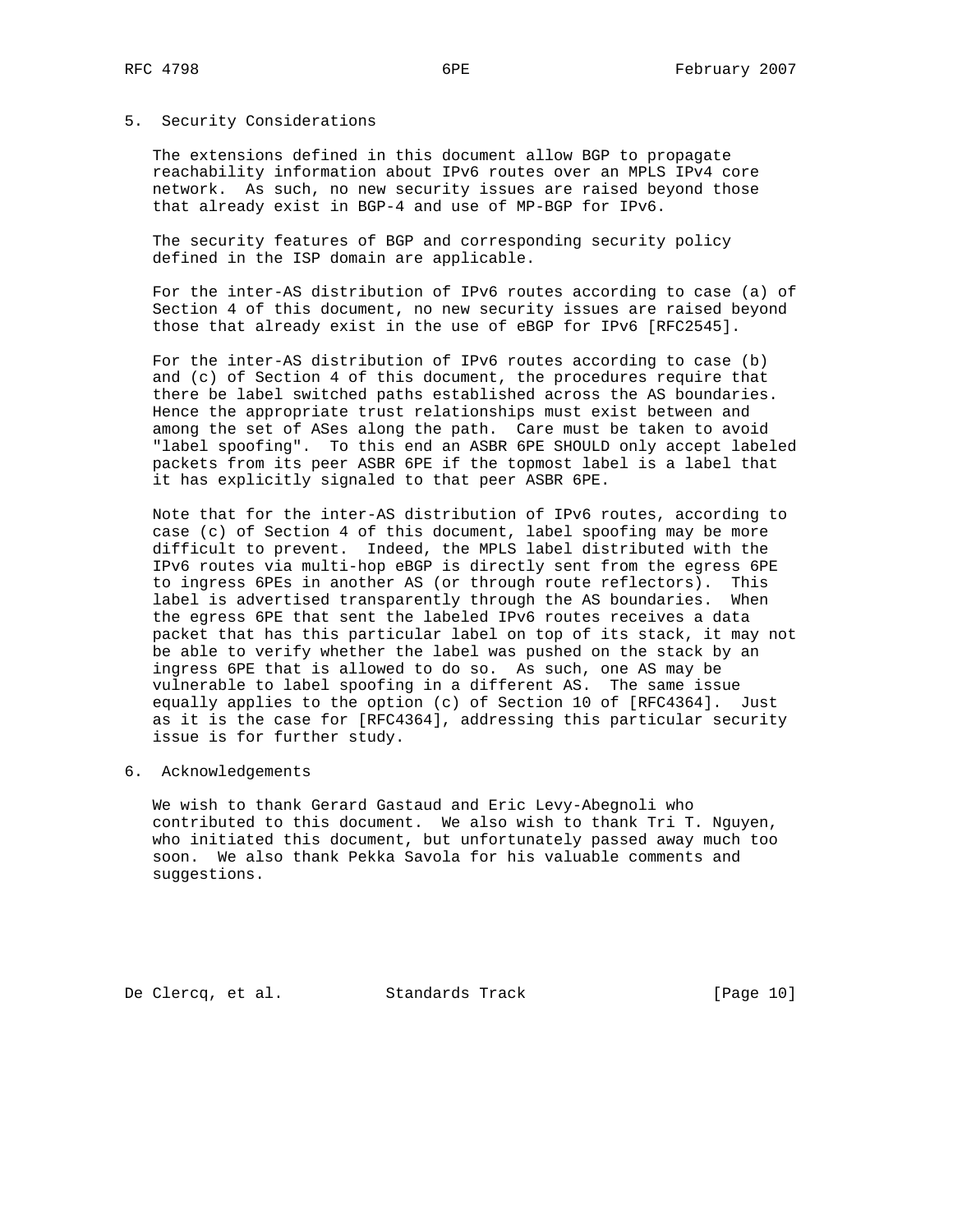## 7. References

- 7.1. Normative References
	- [RFC2119] Bradner, S., "Key words for use in RFCs to Indicate Requirement Levels", BCP 14, RFC 2119, March 1997.
	- [RFC2460] Deering, S. and R. Hinden, "Internet Protocol, Version 6 (IPv6) Specification", RFC 2460, December 1998.
	- [RFC2545] Marques, P. and F. Dupont, "Use of BGP-4 Multiprotocol Extensions for IPv6 Inter-Domain Routing", RFC 2545, March 1999.
	- [RFC3032] Rosen, E., Tappan, D., Fedorkow, G., Rekhter, Y., Farinacci, D., Li, T., and A. Conta, "MPLS Label Stack Encoding", RFC 3032, January 2001.
	- [RFC3036] Andersson, L., Doolan, P., Feldman, N., Fredette, A., and B. Thomas, "LDP Specification", RFC 3036, January 2001.
	- [RFC3107] Rekhter, Y. and E. Rosen, "Carrying Label Information in BGP-4", RFC 3107, May 2001.
	- [RFC4291] Hinden, R. and S. Deering, "IP Version 6 Addressing Architecture", RFC 4291, February 2006.
	- [RFC4760] Bates, T., Chandra, R., Katz, D., and Y. Rekhter, "Multiprotocol Extensions for BGP-4", RFC 4760, January 2007.
- 7.2. Informative References
	- [RFC3031] Rosen, E., Viswanathan, A., and R. Callon, "Multiprotocol Label Switching Architecture", RFC 3031, January 2001.
	- [RFC3270] Le Faucheur, F., Wu, L., Davie, B., Davari, S., Vaananen, P., Krishnan, R., Cheval, P., and J. Heinanen, "Multi- Protocol Label Switching (MPLS) Support of Differentiated Services", RFC 3270, May 2002.
	- [RFC4029] Lind, M., Ksinant, V., Park, S., Baudot, A., and P. Savola, "Scenarios and Analysis for Introducing IPv6 into ISP Networks", RFC 4029, March 2005.
	- [RFC4182] Rosen, E., "Removing a Restriction on the use of MPLS Explicit NULL", RFC 4182, September 2005.

De Clercq, et al. Standards Track [Page 11]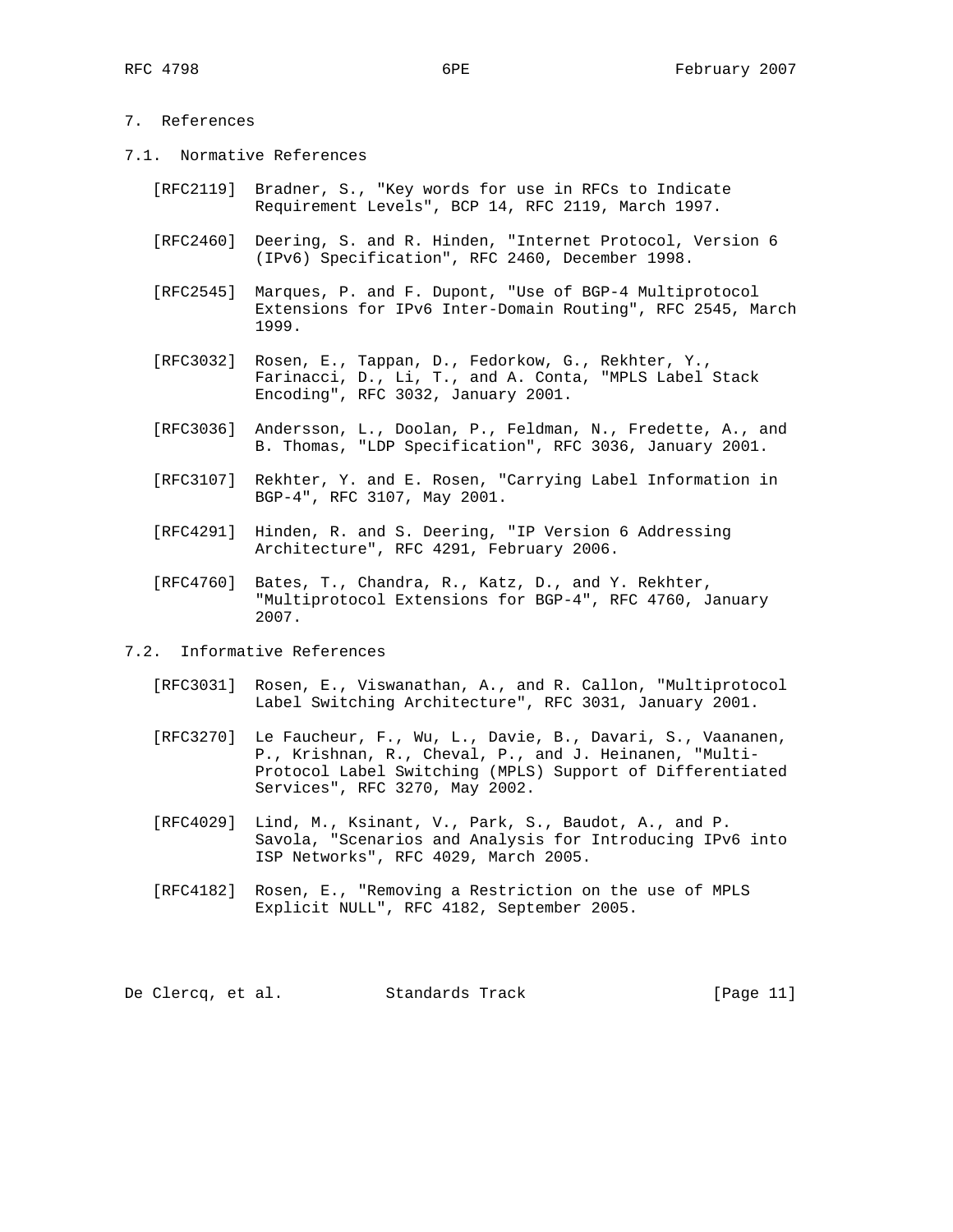- [RFC4271] Rekhter, Y., Li, T., and S. Hares, "A Border Gateway Protocol 4 (BGP-4)", RFC 4271, January 2006.
- [RFC4364] Rosen, E. and Y. Rekhter, "BGP/MPLS IP Virtual Private Networks (VPNs)", RFC 4364, February 2006.
- [RFC4443] Conta, A., Deering, S., and M. Gupta, "Internet Control Message Protocol (ICMPv6) for the Internet Protocol Version 6 (IPv6) Specification", RFC 4443, March 2006.
- [RFC4659] De Clercq, J., Ooms, D., Carugi, M., and F. Le Faucheur, "BGP-MPLS IP Virtual Private Network (VPN) Extension for IPv6 VPN", RFC 4659, September 2006.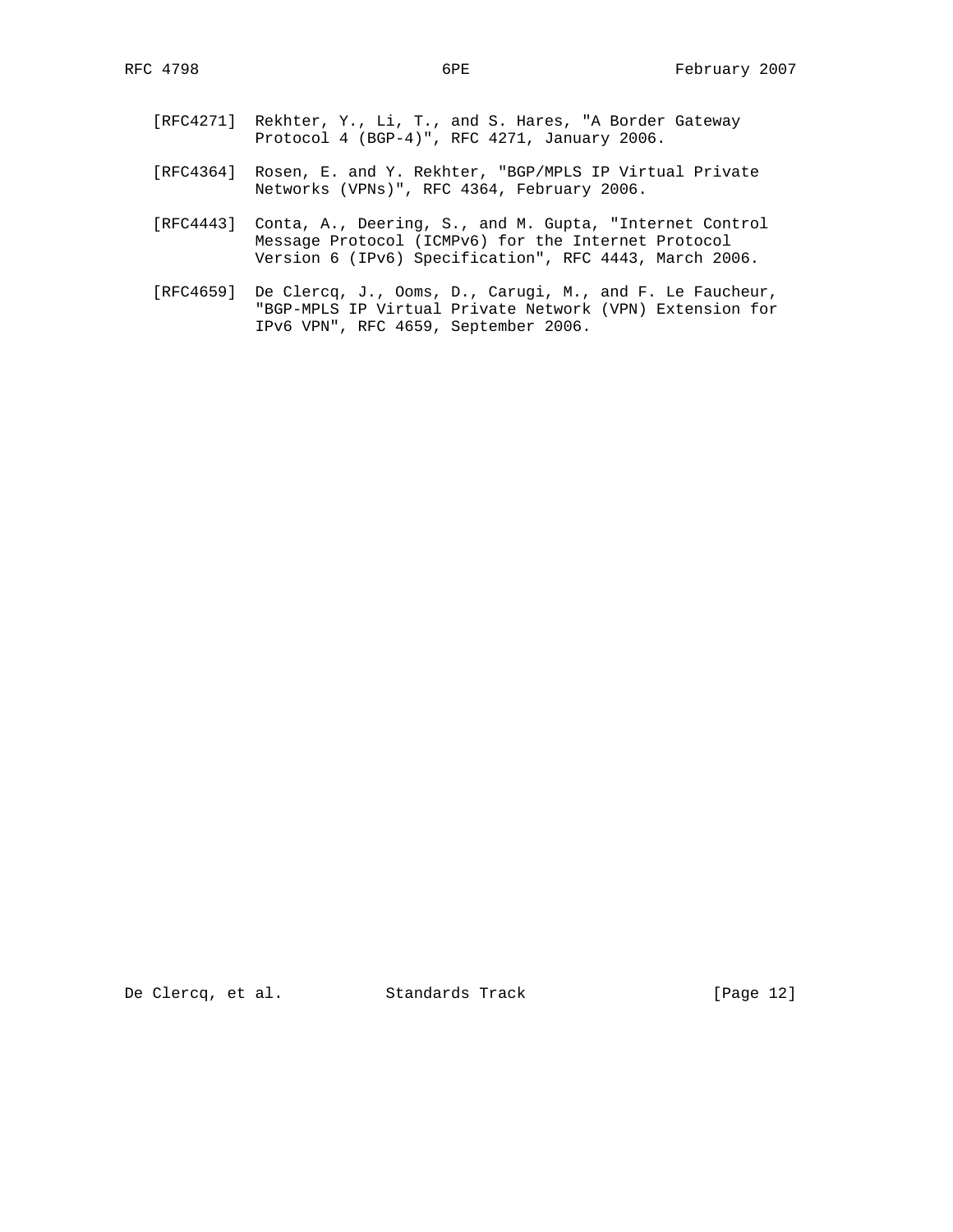Authors' Addresses Jeremy De Clercq Alcatel-Lucent Copernicuslaan 50 Antwerpen 2018 Belgium EMail: jeremy.de\_clercq@alcatel-lucent.be Dirk Ooms OneSparrow Belegstraat 13 Antwerpen 2018 Belgium EMail: dirk@onesparrow.com Stuart Prevost BT Room 136 Polaris House, Adastral Park, Martlesham Heath Ipswich Suffolk IP5 3RE England EMail: stuart.prevost@bt.com Francois Le Faucheur Cisco Domaine Green Side, 400 Avenue de Roumanille Biot, Sophia Antipolis 06410 France

De Clercq, et al. Standards Track [Page 13]

EMail: flefauch@cisco.com